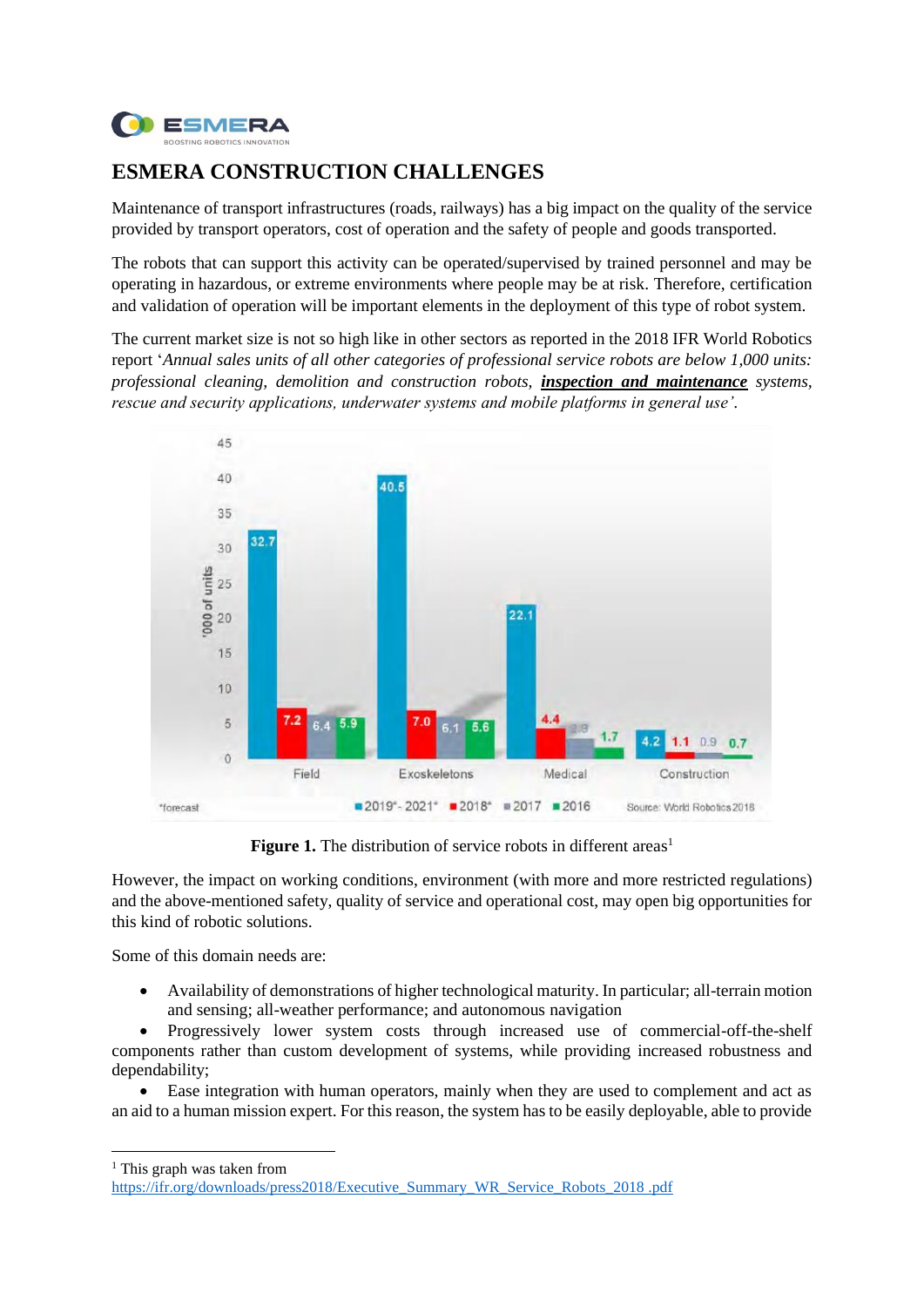the relevant information to the mission expert, while seamlessly and autonomously performing the tasks that do not require operator input in the background.

Proposals answering to this challenge are expected to contribute to overcoming some of the technical and non-technical barriers for this kind of applications: (1) to show real-world deployment of robotics technology, firstly to prove compliance and secondly to show capability by means of large scale demonstrators; (2) safe operation certified to predefined levels in order to maintain a positive public perception of robotic deployment; (3) technology barriers related to operation time due to power autonomy, correct interpretation of scenes in order to make the correct autonomous decisions.

ESMERA has identified the following challenges as potential scenarios that proposals can use to develop and test their innovative ideas. All of them have been defined by relevant Industrial Companies that are willing to support experiments by facilitating the validation scenarios. Nonetheless, proposals are open to proposing their own application in this domain as long as they demonstrate advances in any of the requested abilities.

## Construction Challenge 1: Vegetation Management

Millions of trees of different kinds together with smaller plants are growing along the railway and managing vegetation is hugely important for the safe running operation of railways. If it is not managed well, the encroachment of vegetation and even fallen leaves may pose a risk to the safe running of the railway and cause delays or accidents.

As defined in the [Robotics 2020 Multi-Annual Roadmap](https://www.eu-robotics.net/cms/upload/topic_groups/H2020_Robotics_Multi-Annual_Roadmap_ICT-2017B.pdf), the key abilities that are paramount for this challenge are:

- **Dependability:** The robots will have to operate reliably for significant periods of time to meet the requirements of the challenge providers such as working at all-weather missions and longterm deployment.
- **Perception ability:** The scene classification is required and the operation of the solution must be possible in most weather and environmental conditions.
- **Motion ability:** A key attribute of the robots needed for this challenge is that they have to be able to move around difficult environments. Autonomous robots also have to locate themselves accurately.
- **Manipulation:** Mobile manipulation on uneven terrain is also expected from the developed solution.
- **Decisional Autonomy:** The robots will have to operate autonomously for significant periods of time during a working day. The solution should be capable to achieve pre-planned missions in medium complexity tasks with limited human supervision.

It is expecting from the system to fulfill the following metrics:

- **Operation environment:** The system would need to operate on all pre-defined areas. The system should be able to work in all weather conditions including the possibility of working at any time of  $a$ -the day.
- **Mobility:** The system should be easy to deploy and to use and carried to the deployment site by road.
- **Accuracy:** The system should be able to correctly identify vegetation and remove the unwanted plant in its working environment.

Under the above challenge ESMERA, project proposes two options. The proposer must address at least one of these challenges although addressing more than one or highlighting where elements of the proposed system could be used for the benefit of more than one system would be beneficial.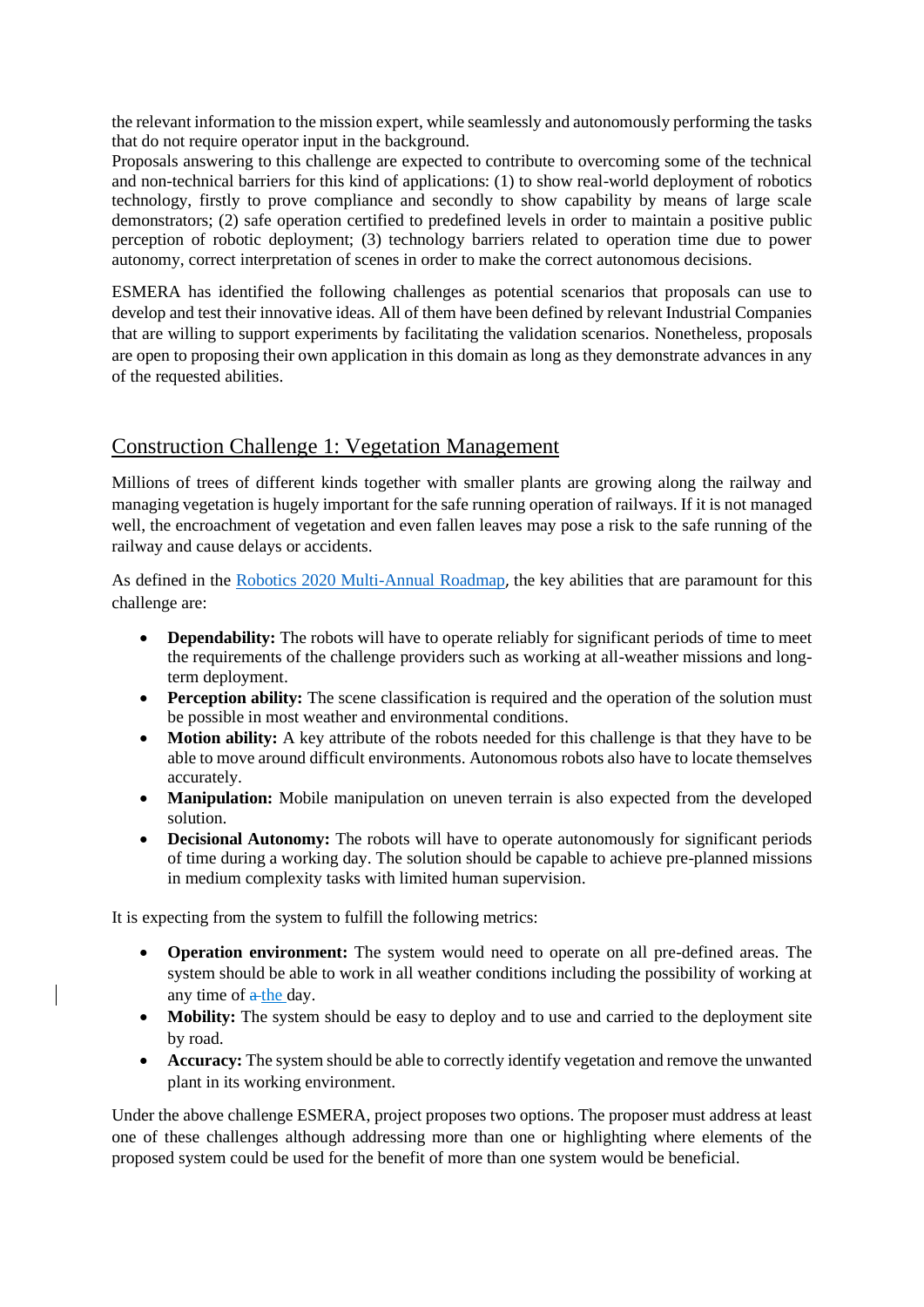**A) ESMERA proposed challenges:** this challenge is extracted from *three* industrial use cases which are:

#### **CONSTRUCTION CHALLENGE 1. A1 (C1.A1)**

**Vegetation management between railway tracks**. Currently, herbicides are used to prevent plant growth between the railway tracks.

For environmental and health reasons (due to changes in legislation, the herbicide glyphosate will be prohibited from end 2022), it is necessary to find a non-chemical solution to remove or cut back vegetation.

The robot needs to be able to navigate in between the tracks. This path is tread-proof and consists of sleepers (spacing of 80 cm) and ballast.

Furthermore, there are railway systems (e.g. axle counters or continuous train control) between the tracks. The components work with a magnetic field.

Some requirements for the robot are the following:

- The robot needs to mow or pull out plants growing between the railway tracks.
- If possible, it should collect the removed plants.
- Suggested dimensions: height of up to max. 40 cm, width up to approx. 100 cm so that it can move in between the train tracks with a **train passing overhead**.

This challenge is provided by the compan[y Deutsche Bahn.](http://www.deutschebahn.com/)



**Figure 1:** Detection and management of vegetation between railway tracks

#### **CONSTRUCTION CHALLENGE 1.A2 (C1.A2)**

**Vegetation management next to railway tracks.** The path next to railway tracks is tread-proof. The ground is either grass or pebble stones.

There are some drainage pipes next to the tracks which the robot would need to circumnavigate as well as masts for overhead lines or lighting standing alongside the tracks. Furthermore, there are axle counters standing next to the tracks. The axle counters work with a magnetic field. Some requirements for the robot are the following:

- The robot needs to mow or pull out plants growing next to the railway tracks.
- The cuttings can be dropped along the path
- The robot has to move along uneven pathways, circumnavigating obstacles
- Width of up to approx. 80 cm in order to be able to move alongside the tracks.

This challenge is provided by the compan[y Deutsche Bahn.](http://www.deutschebahn.com/)



**Figure 2:** Detection and management of vegetation next to railway tracks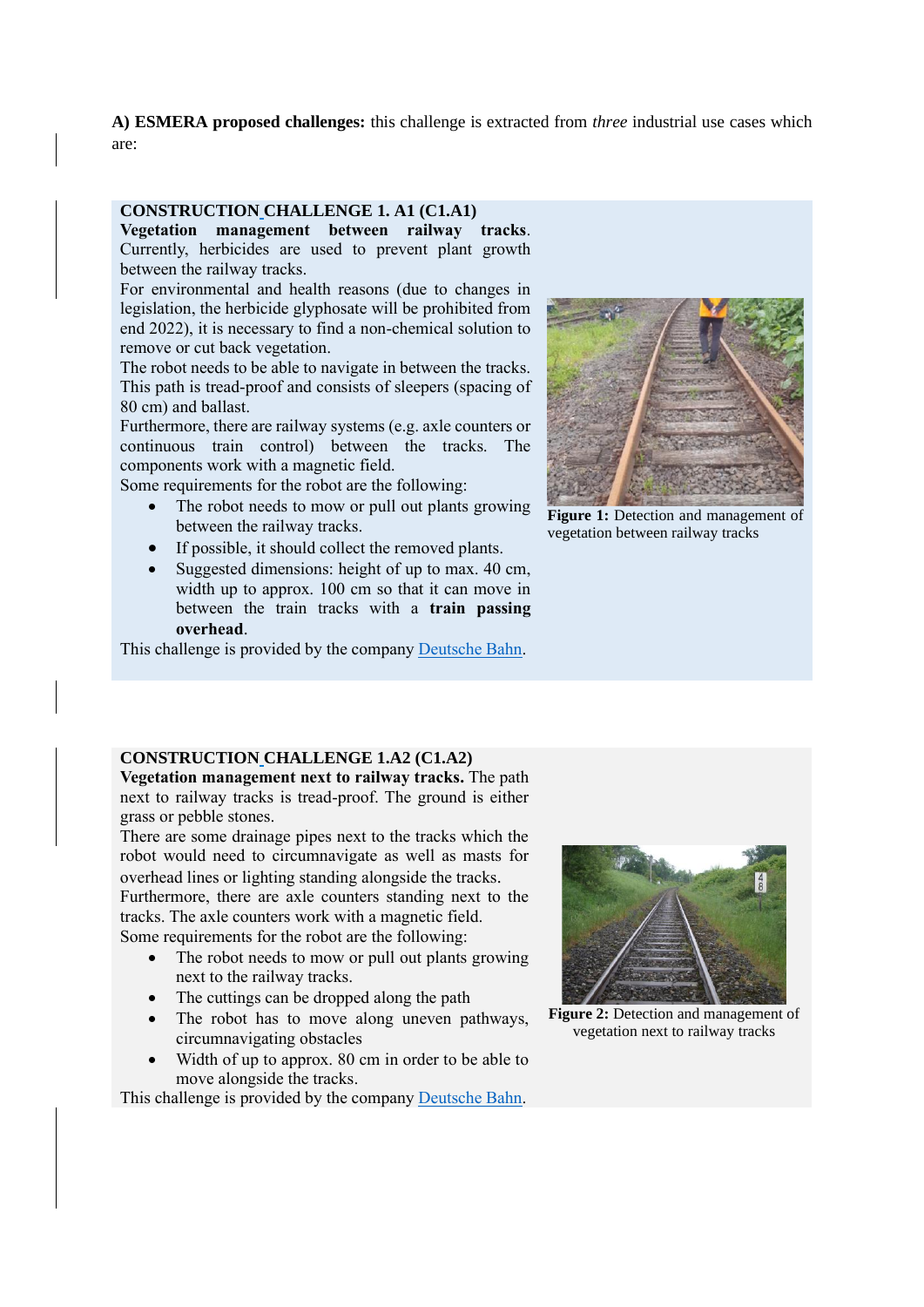### **CONSTRUCTION CHALLENGE 1.A3 (C1.A3) Vegetation management in railways, common requirements.**

- Withstanding the suction effect of fast-moving trains
	- o There are fast-moving trains at up to 300 kmph so that the robot would need to withstand the suction from these passing trains.
	- o Along most tracks, trains only travel at up to 160 kmph.
- Ability to locate robot anytime, anywhere.
- The robot should move along the tracks autonomously ensuring that all plants kept short or removed but without damaging any of the railway systems

To guarantee the safety of the trains circulating in the area in which the robot is operating.

This challenge is provided by the company [Deutsche Bahn.](http://www.deutschebahn.com/)



**Figure 2:** Detection and management of vegetation between and next to railway tracks

### **B) Open challenge (CONSTRUCTION CHALLENGE 1.B (C1.B))**

Any other proposal for similar technologies is eligible for funding, provided that a thorough explanation of the industrial needs is presented. The proposals will also have to clearly identify the state of the art in commercially available solutions and highlight the differences/advances over it. More specific each proposal in order to be in line with the ESMERA requirements has to provide:

- Clear indication of the company, institution or other that are in need of the proposed solution (no funding is allocated to challenge providers)
- Description of the problem that the company or companies need to be solved.
- Proof that currently there is no comparable solution (concept or approach, performance, cost...) in the market.

## Construction Challenge 2: Inspection and maintenance

Inspection and maintenance of the tunnels which includes the tunnels over 100 years are key functions in maintaining safe and effective facilities in the construction sector in which a rise in passenger and freight traffic means reduced access time for inspection and repair. R The requirement in Construction Challenge 2 is for a robotic system that can inspect current rail tunnels, identify areas that need repair and perform such repairs in a faster time than current manual methods allow.

As defined in the [Robotics 2020 Multi-Annual Roadmap,](https://www.eu-robotics.net/cms/upload/topic_groups/H2020_Robotics_Multi-Annual_Roadmap_ICT-2017B.pdf) the key abilities that are paramount for this challenge are:

• **Dependability:** The robots will have to operate reliably for significant periods of time to meet the requirements of the challenge providers such as working at all requested environment.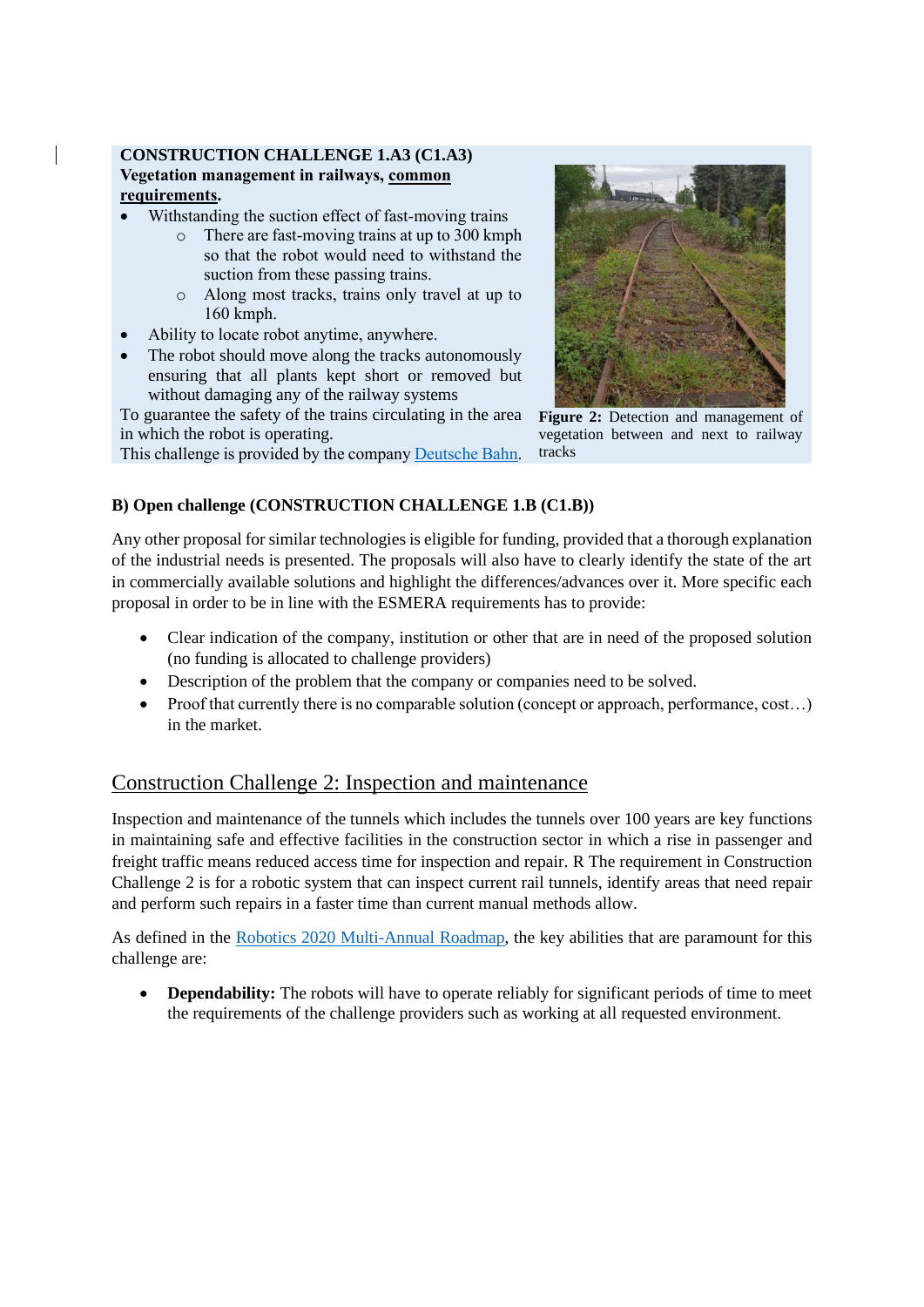- **Perception ability:** Inspection is a key feature of the tasks and the ability to perceive features in the environment and interpret sensor data correctly will be a key determinant of success in this challenge.
- **Motion ability:** A key attribute of the robots needed for this challenge is that they have to be able to move around difficult environments (such as tunnels). Autonomous robots also have to locate themselves accurately.
- **Decisional Autonomy:** The robots will have to operate autonomously for significant periods of time during a working day. The solution should be capable to achieve pre-planned missions in medium complexity tasks with limited human supervision.

It is expecting from the system to fulfill the following metrics:

- **Operation environment:** The system would need to operate on all pre-defined areas at any time of a day.
- **Maneuverability:** The solution should be able to maneuver in tight spaces increasing flexibility and cost-efficiency.
- **Safety:** It is expected from the robot to be safe for itself and other elements and workers in the surroundings.
- **Accuracy:** The system should identify any structural problems with the highest possible accuracy.
- **Autonomy:** The robot will only need limited human time, as when moving from one place to the other, identifying the problems and maintaining them if it is necessary.

Under the above challenge, ESMERA project proposes two options. The proposer must address at least one of these challenges although addressing one or highlighting where elements of the proposed system could be used for the benefit of more than one system would be beneficial.

**A) ESMERA proposed challenge:** this challenge is extracted from an industrial ESMERA use cases which is:

#### **CONSTRUCTION CHALLENGE 2. A1 (C2.A1)**

Tunnel inspection. Interventions of maintenance people inside tunnels of subways and raw inspections after infrastructure incidents are time-consuming operations.

- The access to these deep tunnels  $(35m)$ below ground level on average) are inside the urban space and offer serious problems for maintenance people: parking difficulties, tools supply difficulties.
- Once inside the tunnel, walking is hard, walking between the sleepers is risky, limited space between the tracks, low lighting and hard work conditions (humidity, dust, etc.)

The key task for the robot is to automatically travel to the Point of Intervention from the docking station and, once there, to inspect (visual) the complete volume of the tunnel with many possible viewpoints.

The robot should be able to work without any traffic interruption. **Figure 4:** Section of tunnel